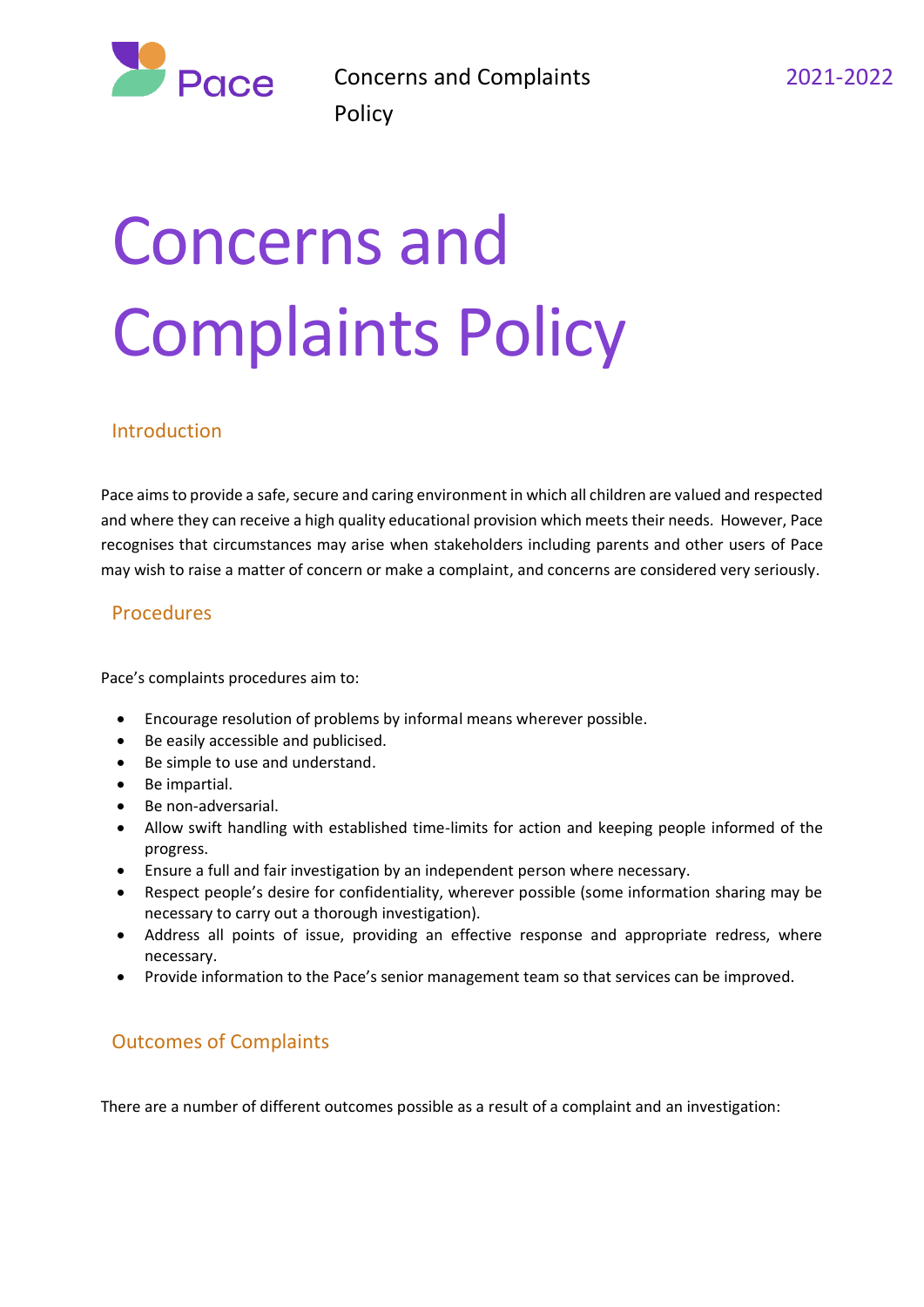- No basis for complaint.
- Apology to complainant for misunderstanding the school may consider changing systems.
- Apology to complainant for incident staff rebuked.
- Apology to complainant staff member disciplined.
- Apology to complainant monitoring of staff performance, informal competence procedure.

#### Stage One

- In the first instance, parents should discuss any day-to-day matters with the Team Leader. The Team Leader is responsible for ensuring that the concern or complaint is dealt with appropriately and that the parent or carer feels that the matter has been satisfactorily resolved. The Team Leader will endeavour to resolve the concern or complaint within one working day.
- If you are unhappy with the result of this procedure, or your concern relates to issues other than day-to-day ones, you may refer to the Heads of School Services who will respond within one working day.

#### Stage Two

• If parents or other stakeholders remain unsatisfied with the outcome, they should speak or write to the Head Teacher or in the absence of the Head Teacher, the Chief Executive, who will respond within two working days.

#### Stage Three

• If the matter remains unresolved, parents may make a formal complaint by writing to the Chairman of Trustees of the PACE Centre, at:

> Coventon Road Aylesbury Buckinghamshire HP19 9JL

(using the complaints form in Appendix One.)

Concerns and Complaints

2021-2022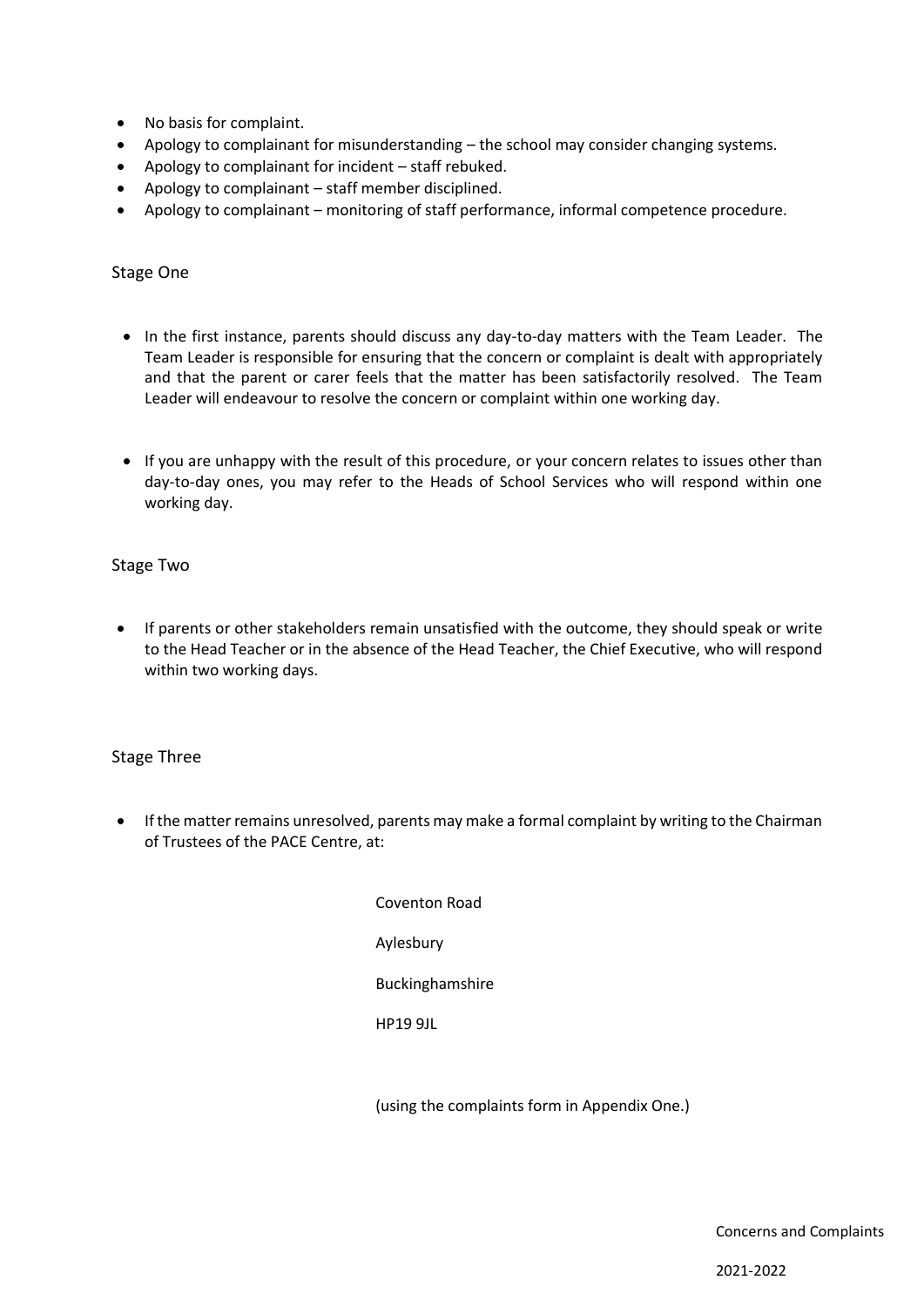- Parents will receive acknowledgement of their complaint form within 5 working days and the outcome of the investigation will be sent to them in writing within 15 days of receiving the complaint.
- If parents and other users of Pace are not satisfied with the response to a written complaint to the Chair of Trustees, Pace will make arrangements to have their complaint heard before a panel of at least three people who have not been directly involved in the matters detailed in the complaint. This panel will include persons not involved in the management of PACE. The panel **may** include the CEO/a Trustee/Chair of Trustees/Patron/HR professional/Local Authority officer, as appropriate.
- Parents may attend the panel hearing and may be accompanied by a supporter. The panel will be required to make findings and recommendations, and copies of these will be sent by electronic mail or otherwise given to the complainant, trustees of PACE, Head Teacher and Chief Executive, and where relevant, the person complained about.
- Written records of all complaints and resulting action will be kept and may be shared with OFSTED at their request. Parents and other interested parties will be provided with information about the number of complaints registered under the formal procedure during the preceding year on request. Correspondence, Statements and Records of Complaints will be kept confidential.

If at any stage during a complaint procedure you have a very serious concern, you can approach statutory agencies such as the Local Safeguarding Children Board, (www.bucks-lscb.org.uk), Children with Disabilities Team or Education Authorities.

You may also contact OFSTED (Office for Standards in Education) in their regulatory role. OFSTED's address is:

Ofsted Piccadilly Gate Store Street Manchester M1 2WD

Tel: 0300 123 1231

It is essential for the development of your child that he/she feels you have confidence in his/her school and his/her teachers. If from time to time there are things of which you are critical please do not air your criticism in front of your child.

Concerns and Complaints

2021-2022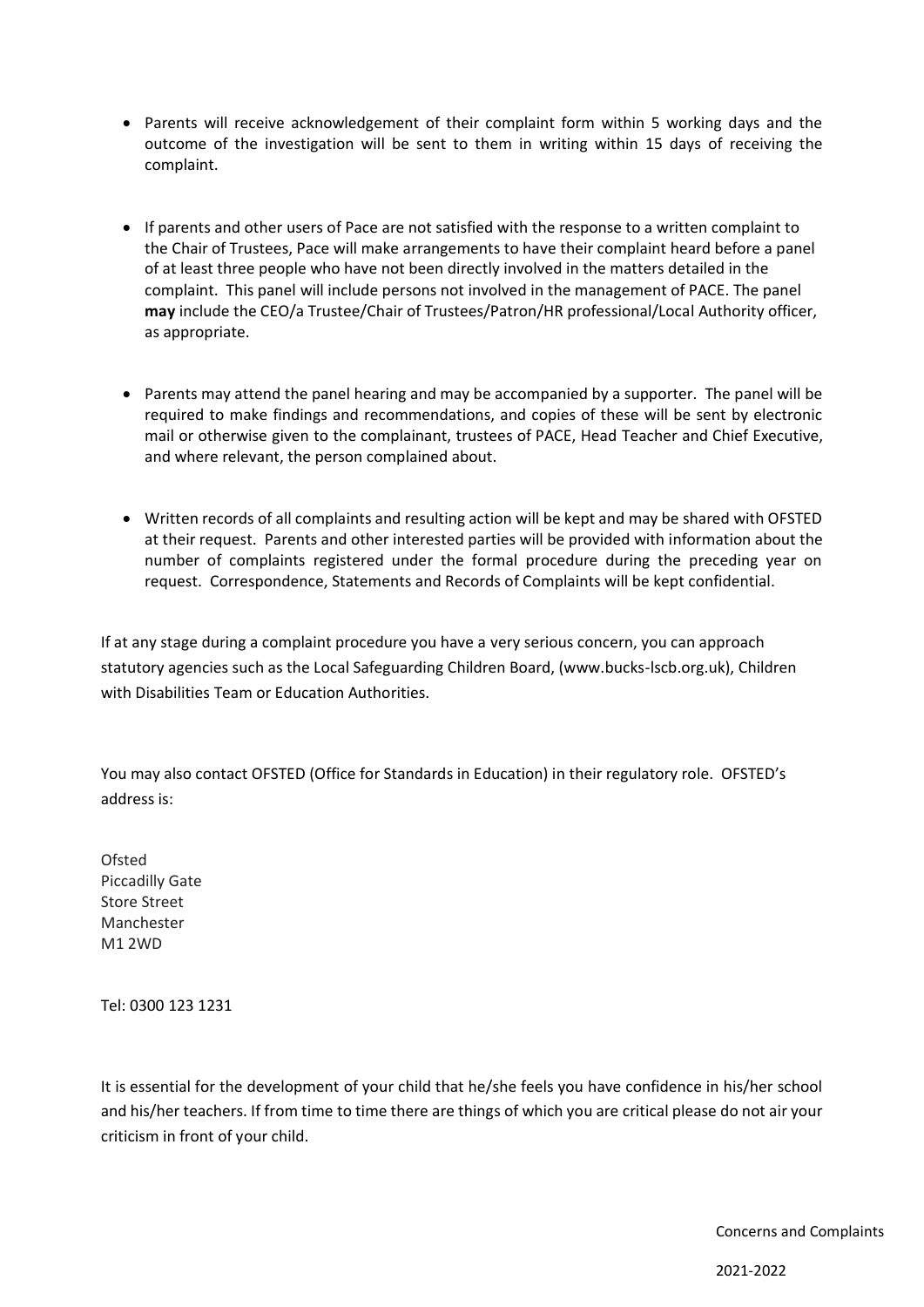- Children will be given the opportunity at their termly House Meetings to suggest improvements and developments, including complaints. Children's views are also sought at their Annual Review meeting.
- A separate Grievance Procedure is in place for staff.

*We have carefully considered and analysed the impact of this policy on equality and the possible implications for pupils with protected characteristics, as part of our commitment to meet the Public Sector Equality Duty (PSED) requirement to have due regard to the need to eliminate discrimination, advance equality of opportunity and foster good relations.* 

*This policy has been equality impact assessed and we believe that it is in line with the Equality Act 2010 as it is fair, it does not prioritise or disadvantage any pupil and it helps to promote equality at this school.*

| Date:               | October 2021        |
|---------------------|---------------------|
| <b>Review Date:</b> | October 2022        |
| To be reviewed by:  | <b>Head Teacher</b> |

**Appendices:**

- **1. Complaints Form**
- **2. At the Panel Hearing**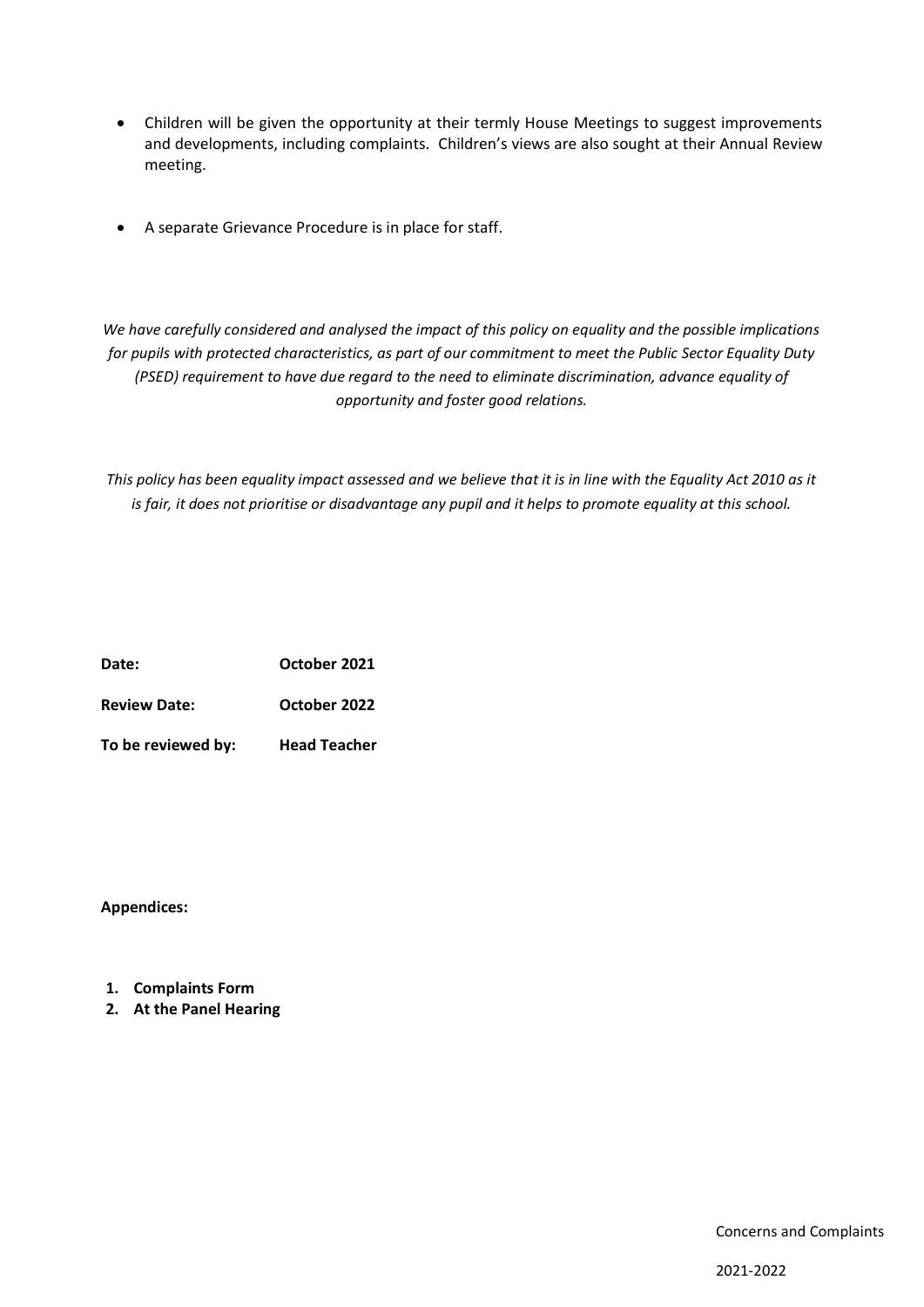#### **Appendix One – Complaint Form**

Please complete and return to the Chair of Trustees, via the school, who will acknowledge receipt and explain what action will be taken.

| Your name:                                                                                           |  |  |
|------------------------------------------------------------------------------------------------------|--|--|
|                                                                                                      |  |  |
|                                                                                                      |  |  |
|                                                                                                      |  |  |
|                                                                                                      |  |  |
|                                                                                                      |  |  |
| Pupil's name:                                                                                        |  |  |
|                                                                                                      |  |  |
|                                                                                                      |  |  |
| Your relationship to the pupil:                                                                      |  |  |
|                                                                                                      |  |  |
|                                                                                                      |  |  |
|                                                                                                      |  |  |
| Address:                                                                                             |  |  |
|                                                                                                      |  |  |
|                                                                                                      |  |  |
|                                                                                                      |  |  |
|                                                                                                      |  |  |
|                                                                                                      |  |  |
|                                                                                                      |  |  |
| Postcode:                                                                                            |  |  |
| Day time telephone number:                                                                           |  |  |
| Evening telephone number:                                                                            |  |  |
|                                                                                                      |  |  |
|                                                                                                      |  |  |
| Please give concise details of your complaint, including dates, names of witnesses etc, to allow the |  |  |
| matter to be fully investigated.                                                                     |  |  |
|                                                                                                      |  |  |
|                                                                                                      |  |  |
|                                                                                                      |  |  |
|                                                                                                      |  |  |

Concerns and Complaints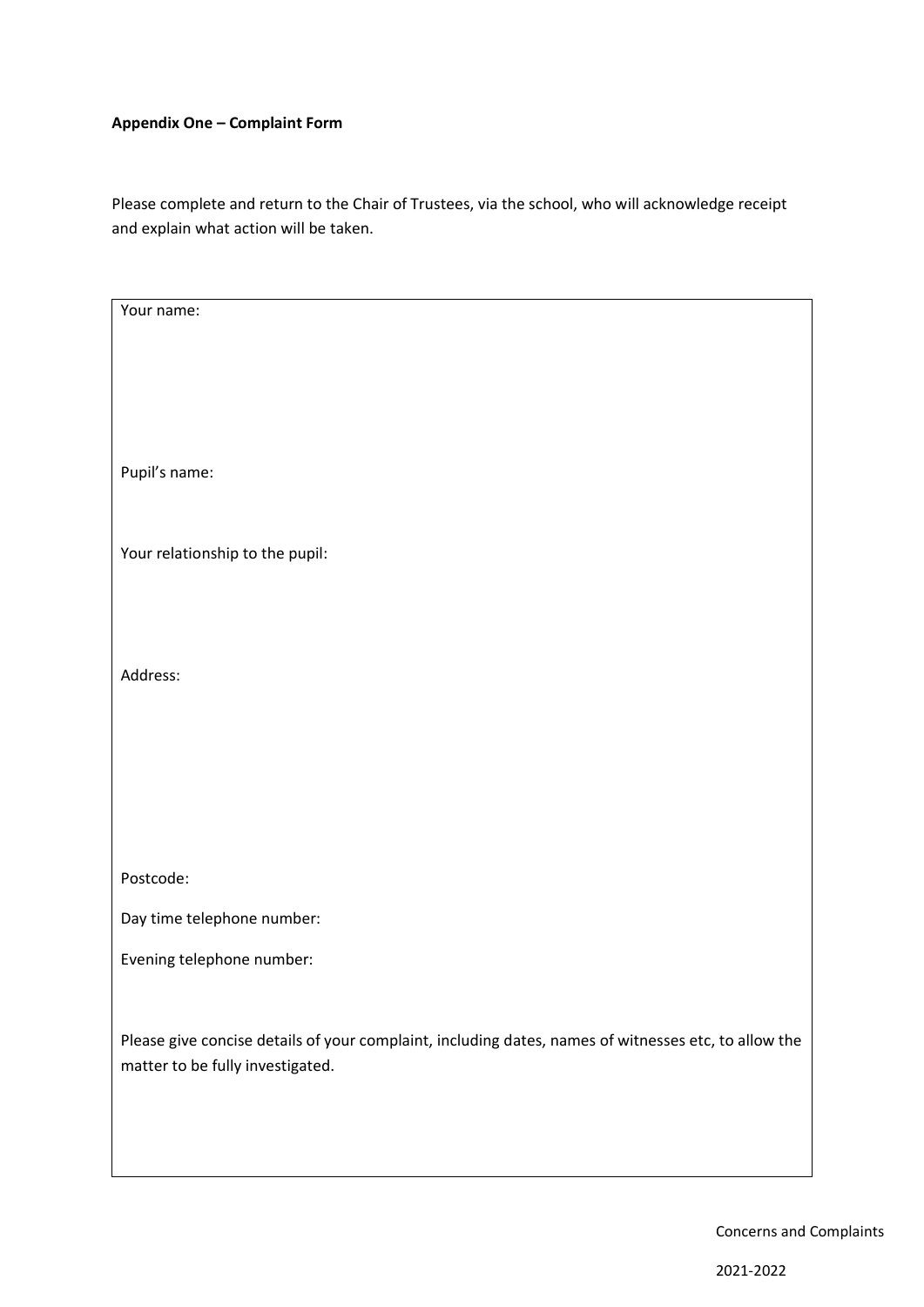What action, if any, have you already taken to try and resolve your complaint? (Who did you speak to/write to and what was the response)?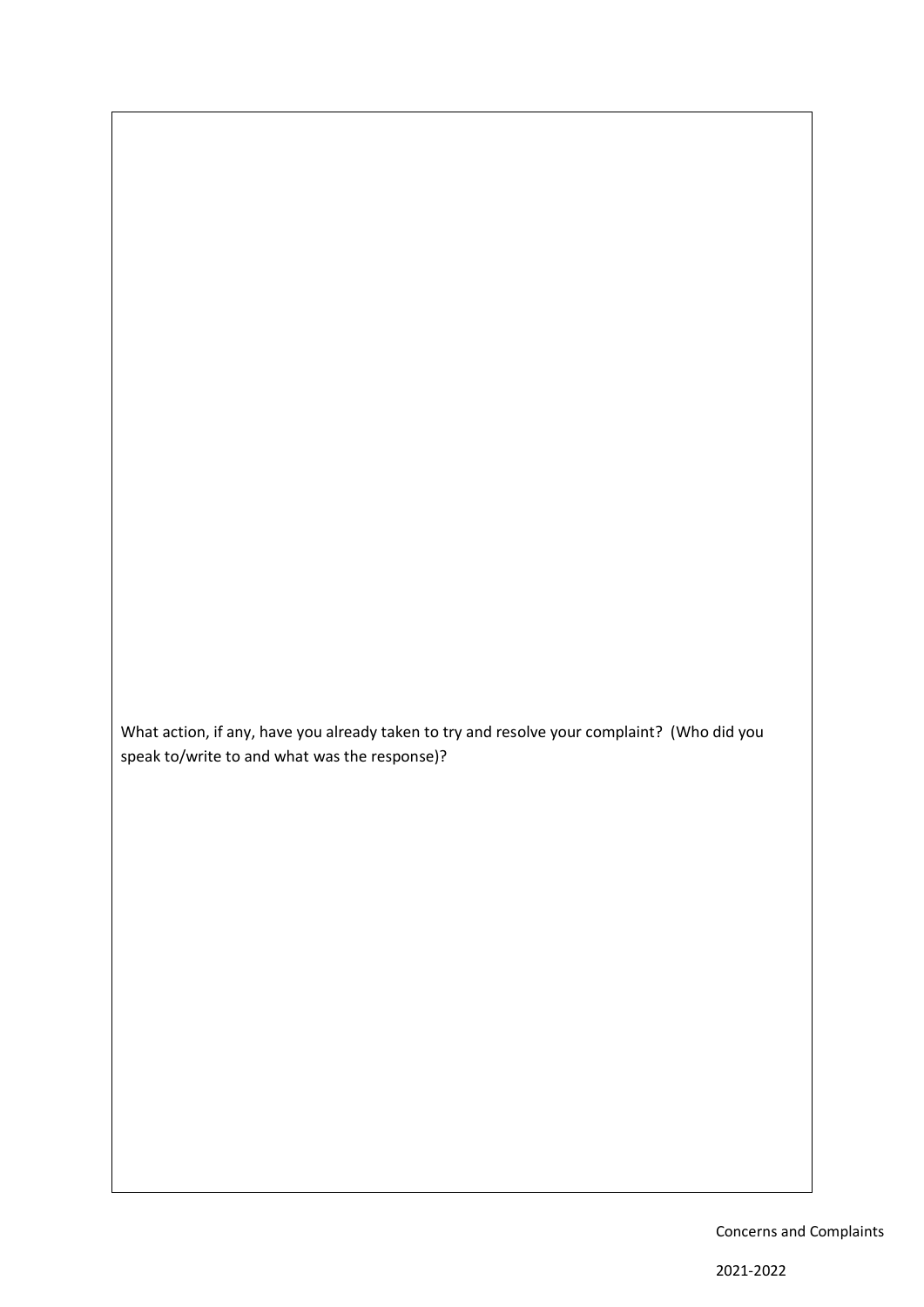What actions do you feel might resolve the problem at this stage?

Are you attaching any paperwork? If so, please give details.

Concerns and Complaints

2021-2022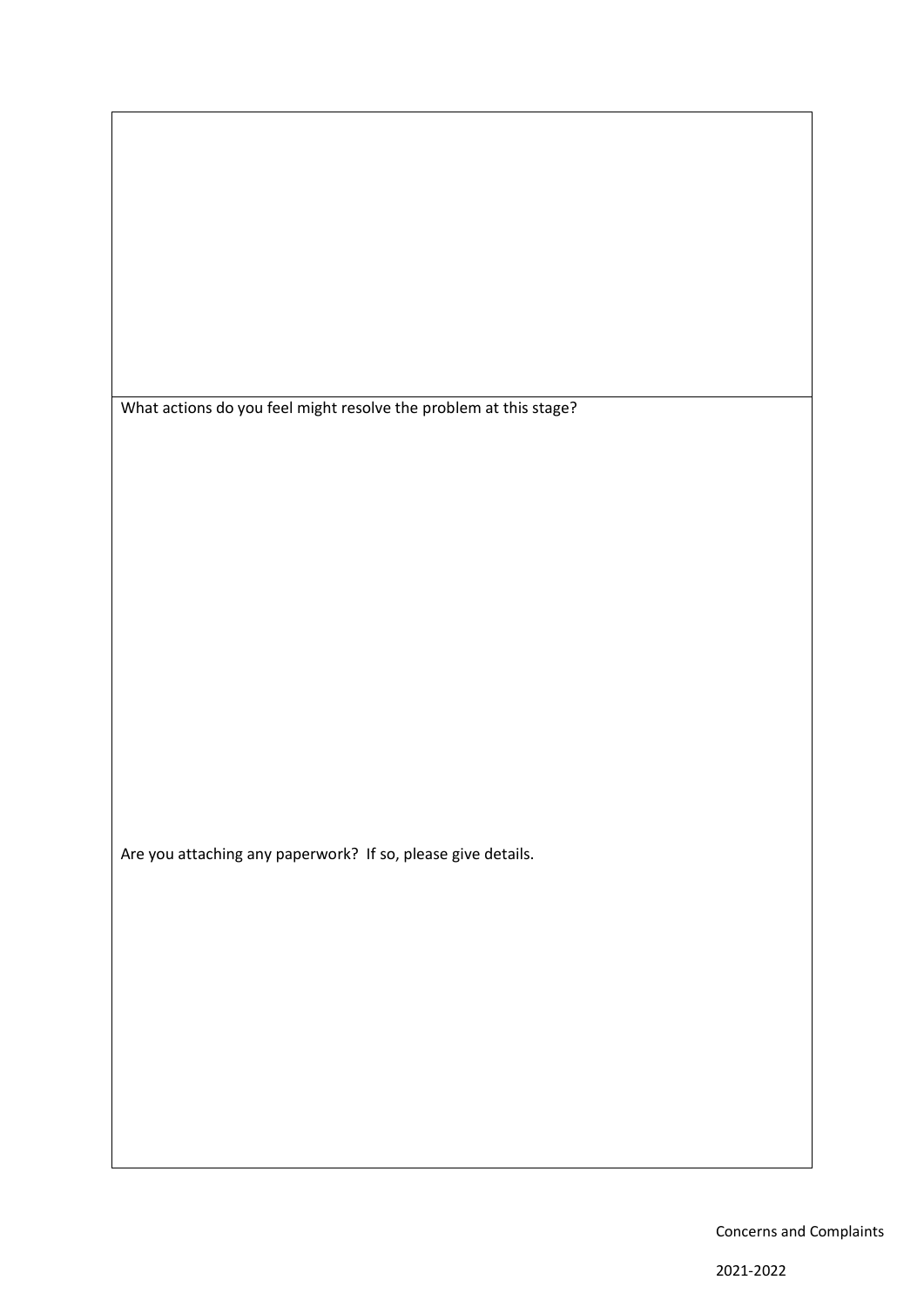| Signature:                 |  |
|----------------------------|--|
|                            |  |
|                            |  |
|                            |  |
| Date:                      |  |
|                            |  |
|                            |  |
| Official use:              |  |
|                            |  |
|                            |  |
| Date acknowledgement sent: |  |
|                            |  |
|                            |  |
|                            |  |
| By whom:                   |  |
|                            |  |